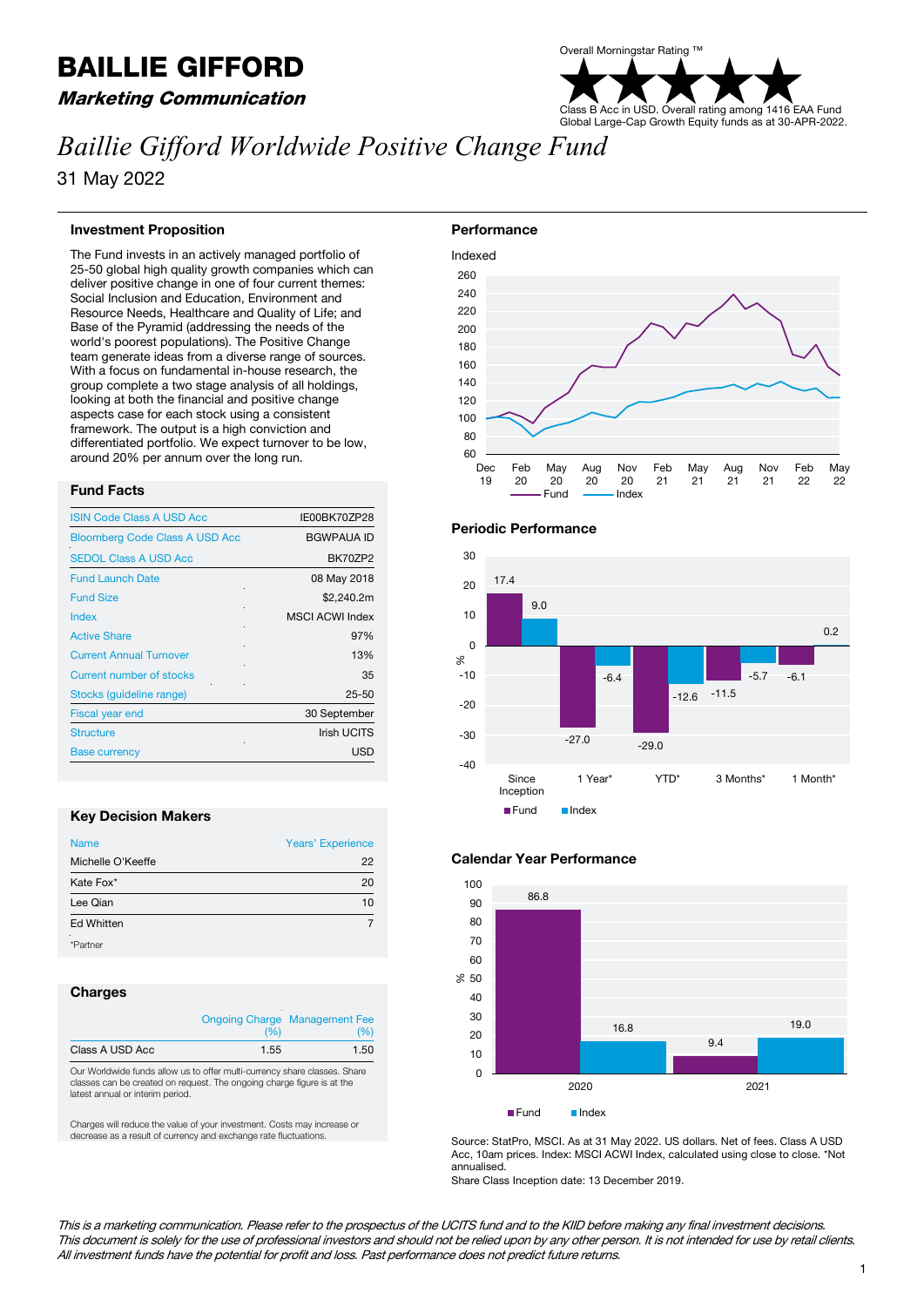#### **Sector Exposure**



|                |                               | %    |
|----------------|-------------------------------|------|
|                | <b>Health Care</b>            | 26.8 |
| 2              | <b>Information Technology</b> | 19.7 |
| 3              | <b>Consumer Discretionary</b> | 12.4 |
| $\overline{4}$ | <b>Materials</b>              | 11.9 |
| 5              | <b>Financials</b>             | 11.5 |
| 6              | <b>Industrials</b>            | 10.7 |
|                | <b>Utilities</b>              | 4.6  |
| 8              | <b>Communication Services</b> | 0.6  |
| 9              | <b>Consumer Staples</b>       | 0.6  |
| 10             | Cash                          | 1.3  |
|                |                               |      |

### **Geographical Exposure**



|                |                      | %    |
|----------------|----------------------|------|
| $\mathbf{1}$   | <b>United States</b> | 39.2 |
| $\overline{c}$ | <b>Denmark</b>       | 10.1 |
| 3              | <b>Netherlands</b>   | 9.0  |
| $\overline{4}$ | <b>Taiwan</b>        | 8.7  |
| 5              | <b>Brazil</b>        | 5.6  |
| 6              | Belgium              | 4.1  |
| $\overline{7}$ | Indonesia            | 4.1  |
| 8              | India                | 3.7  |
| 9              | South Africa         | 2.9  |
| 10             | Germany              | 2.3  |
| 11             | Canada               | 2.1  |
| 12             | Sweden               | 2.1  |
| 13             | <b>Others</b>        | 4.9  |
| 14             | Cash                 | 1.3  |
|                |                      |      |

By investing in the Fund you own shares in the Fund. You do not have ownership or control of the underlying assets such as the stocks and shares the companies that make up the portfolio as these are owned by the Fund.

### **Discrete Performance**

|              |     | 31/03/17- 31/03/18- 31/03/19- 31/03/20- 31/03/21-<br>31/03/18 31/03/19 31/03/20 31/03/21 31/03/22 |     |      |        |
|--------------|-----|---------------------------------------------------------------------------------------------------|-----|------|--------|
| Fund Net (%) | N/A | N/A                                                                                               | N/A | 996  | $-3.6$ |
| Index $(\%)$ | N/A | N/A                                                                                               | N/A | 55.3 | 7.7    |



Lipper Ratings for Total Return is supplied by Lipper, a Refinitiv Company. Copyright 2022 © Refinitiv. All rights reserved. Lipper shall not be liable for any errors or delays in the content, or for any actions taken in reliance thereto. Lipper rating based on representative shareclass.

#### **Top Ten Holdings**

|                | <b>Holdings</b>              | % of Total Assets |
|----------------|------------------------------|-------------------|
| $\overline{1}$ | <b>ASML</b>                  | 9.0               |
| $\overline{2}$ | <b>TSMC</b>                  | 8.7               |
| 3              | Deere & Co.                  | 5.6               |
| $\overline{4}$ | Moderna                      | 5.2               |
| 5              | MercadoLibre                 | 4.8               |
| 6              | Ørsted                       | 4.6               |
| $\overline{7}$ | Dexcom                       | 4.3               |
| 8              | Umicore                      | 4.1               |
| 9              | <b>Bank Rakyat Indonesia</b> | 4.1               |
| 10             | <b>HDFC</b>                  | 3.7               |

#### **Awards and Ratings**

As at April 30, 2022



Class B Acc in USD. Morningstar Analyst Rating ™ as at 30-APR-2022.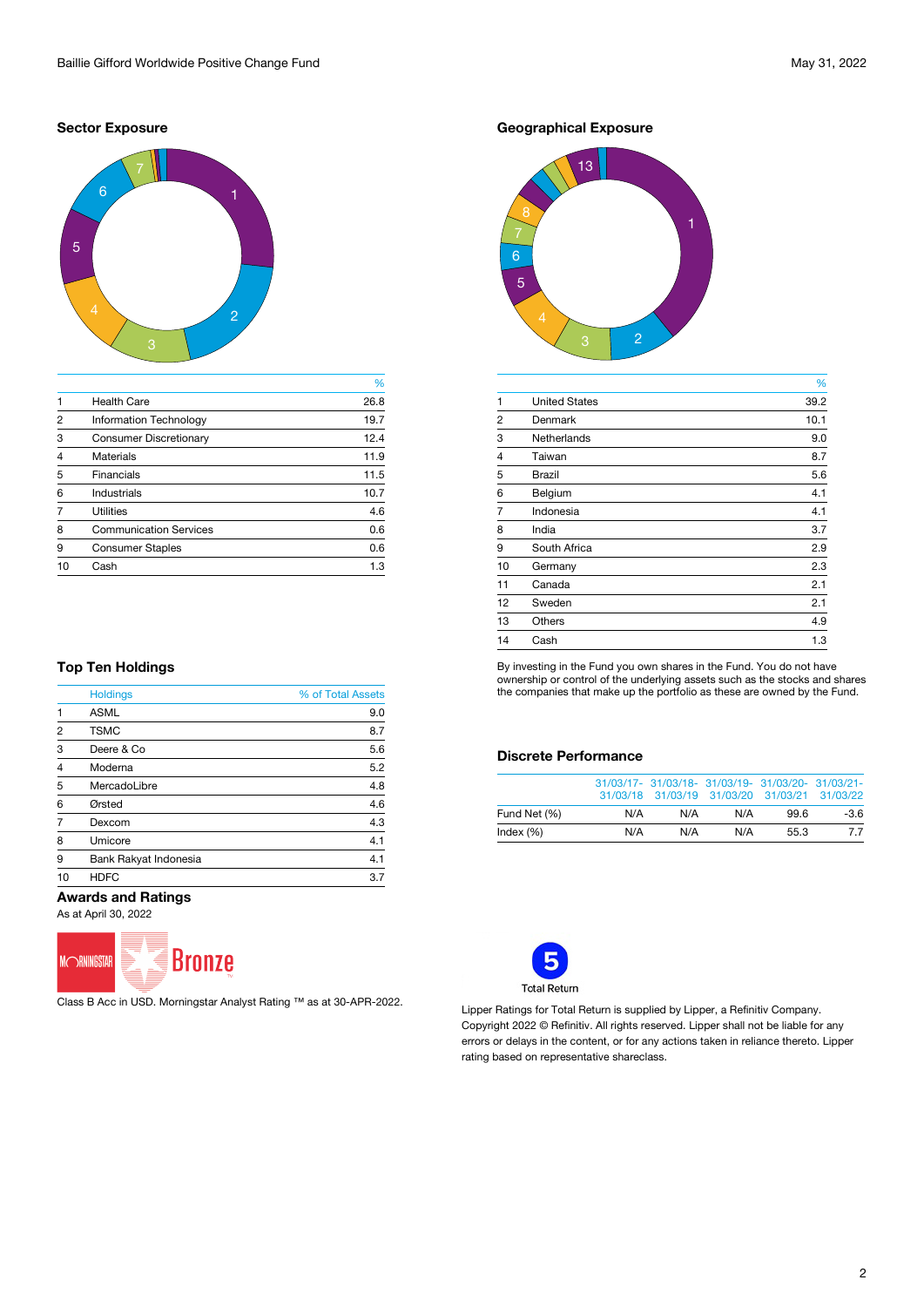#### **Risks and Additional Information**

The Fund is a sub-fund of Baillie Gifford Worldwide Funds PLC which is an established umbrella fund. Its Investment Manager and Distributor is Baillie Gifford Investment Management (Europe) Limited ("BGE"). This document does not provide you with all the facts that you need to make an informed decision about investing in the Fund. Further details of the risks associated with investing in the Fund can be found in the Key Investor Information Document (KIID), or the Prospectus.

A Prospectus is available for Baillie Gifford Worldwide Funds plc (the Company) in English, French and German. Key Investor Information Documents (KIIDs) are available for each share class of each of the sub-funds of the Company and in one of the official languages of each of the EU Member States into which each sub-fund has been notified for marketing under the Directive 2009/65/EC (the UCITS Directive). These can be obtained from bailliegifford.com. In addition, a summary of investor rights is available from bailliegifford.com. The summary is available in English.

The sub-funds of the Company are currently notified for marketing into a number of EU Member States under the UCITS Directive. The Company can terminate such notifications for any share class and/or sub-fund of the Company at any time using the process contained in Article 93a of the UCITS Directive.

Nothing in the document should be construed as advice and it is therefore not a recommendation to buy or sell shares.

The ongoing charges figure is based on actual expenses for the latest financial period. Where the share class has been launched during the financial period and / or expenses during the period are not representative, an estimate of expenses may have been used instead. It may vary from year to year. It excludes the costs of buying and selling assets for the Fund although custodian transaction costs are included. Where a share class has not been seeded an estimate of expenses has been used.

This document contains information on investments which does not constitute independent research. Accordingly, it is not subject to the protections afforded to independent research and Baillie Gifford and its staff may have dealt in the investments concerned. It is classified as advertising in Switzerland under Art 68 of the Financial Services Act ("FinSA").

This document is issued by Baillie Gifford Overseas Limited ("BGO") which provides investment management and advisory services to non-UK clients. BGO is wholly owned by Baillie Gifford & Co. Both are authorised and regulated in the UK by the Financial Conduct Authority. BGO is registered with the SEC in the United States of America, and is licensed with the Financial Sector Conduct Authority in South Africa as a Financial Services Provider. The Fund is authorised in Ireland and regulated by the Central Bank of Ireland.

BGE provides investment management and advisory services to European (excluding UK) clients. It was incorporated in Ireland in May 2018. BGE is authorised by the Central Bank of Ireland as an AIFM under the AIFM Regulations and as a UCITS management company under the UCITS Regulation. BGE is also authorised in accordance with Regulation 7 of the AIFM Regulations, to provide management of portfolios of investments, including Individual Portfolio Management ('IPM') and Non-Core Services. BGE has been appointed as UCITS management company to the following UCITS umbrella company; Baillie Gifford Worldwide Funds plc. Through its MiFID passport, it has established Baillie Gifford Investment Management (Europe) Limited (Frankfurt Branch) to market its investment management and advisory services and distribute Baillie Gifford Worldwide Funds plc in Germany. Similarly, it has established Baillie Gifford Investment Management (Europe) Limited (Amsterdam Branch) to market its investment management and advisory services and distribute Baillie Gifford Worldwide Funds plc in The Netherlands. Baillie Gifford Investment Management (Europe) Limited also has a representative office in Zurich, Switzerland pursuant to Art. 58 of the Federal Act on Financial Institutions ("FinIA"). The representative office is authorised by the Swiss Financial Market Supervisory Authority (FINMA). The representative office does not constitute a branch and therefore does not have authority to commit Baillie Gifford Investment Management (Europe) Limited.

Baillie Gifford Asia (Hong Kong) Limited 柏基亞洲(香港)有限公司 ("BGA") holds a Type 1 and a Type 2 licence from the Securities and Futures Commission of Hong Kong to market and distribute Baillie Gifford's range of collective investment schemes to professional investors in Hong Kong. Baillie Gifford International LLC was formed in Delaware in 2005 and is registered with the SEC. It is the legal entity through which BGO provides client service and marketing functions in

#### North America.

Baillie Gifford International LLC, BGE and BGA are a wholly owned subsidiaries of Baillie Gifford Overseas Limited. All information is sourced from Baillie Gifford & Co. All amounts in share

class currency and as at the date of the document unless otherwise stated. All figures are rounded, so any totals may not sum.

Investment markets can go down as well as up and market conditions can change rapidly. The value of an investment in the Fund, and any income from it, can fall as well as rise and investors may not get back the amount invested.

The specific risks associated with the Fund include:

Custody of assets, particularly in emerging markets, involves a risk of loss if a custodian becomes insolvent or breaches duties of care.

The Fund invests in emerging markets where difficulties in dealing, settlement and custody could arise, resulting in a negative impact on the value of your investment.

The Fund's concentrated portfolio relative to similar funds may result in large movements in the share price in the short term.

The Fund has exposure to foreign currencies and changes in the rates of exchange will cause the value of any investment, and income from it, to fall as well as rise and you may not get back the amount invested.

The Fund invests in companies whose products or behaviour make a positive impact on society and/or the environment. This means the Fund will not invest in certain sectors and companies and the universe of investments available to the Fund will be more limited than other funds that do not apply such criteria. The Fund therefore may have different returns than a fund which has no such restrictions Data used to apply the criteria may be provided by third party sources and is based on backward-looking analysis and the subjective nature of nonfinancial criteria means a wide variety of outcomes are possible. There is a risk that data provided may not adequately address the underlying detail around material non-financial considerations.

Please consider all of the characteristics and objectives of the fund as described in the Key Investor Information Document (KIID) and prospectus before making a decision to invest in the Fund. For more information on how sustainability issues, such as climate change are considered, see bailliegifford.com.

The Fund's share price can be volatile due to movements in the prices of the underlying holdings and the basis on which the Fund is priced.

Further details of the risks associated with investing in the Fund can be found in the Key Investor Information Document (KIID), or the Prospectus. Copies of both the KIID and Prospectus are available at bailliegifford.com.

#### **Definitions**

Active Share - A measure of the Fund's overlap with the benchmark. An active share of 100 indicates no overlap with the benchmark and an active share of zero indicates a portfolio that tracks the benchmark.

#### **Awards and Ratings**

The information contained herein: (1) is proprietary to Morningstar and/or its content providers; (2) may not be copied or distributed; and (3) is not warranted to be accurate, complete, or timely. Neither Morningstar nor its content providers are responsible for any damages or losses arising from any use of this information. Past performance does not predict future returns.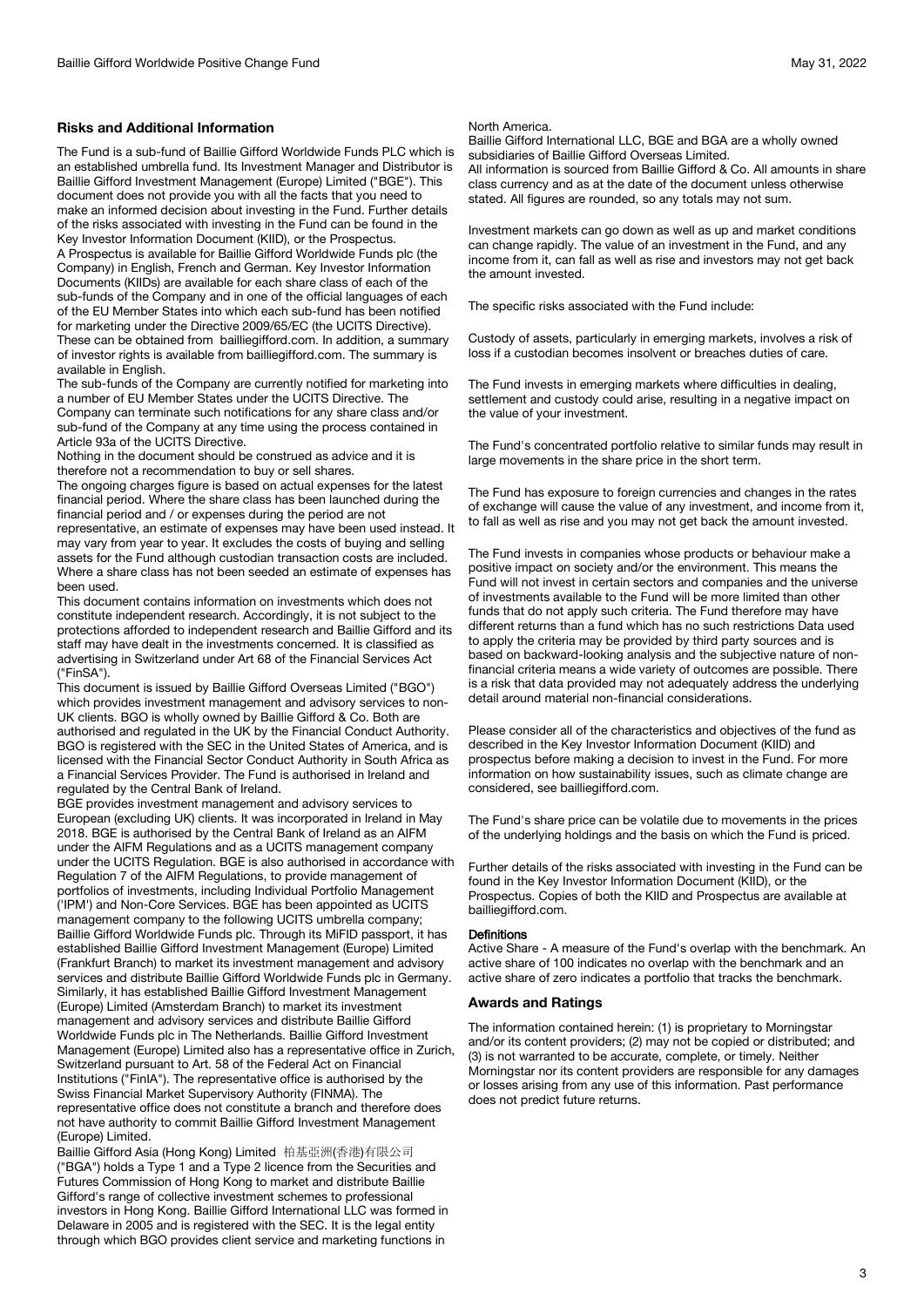To deal please contact your representative below or alternatively you can contact Brown Brothers Harriman direct by phone or post.

Tel Dublin: +353 1 241 7156 Tel Hong Kong: +852 3971 7156

Fax Dublin: +353 1 241 7157 Fax Hong Kong: +852 3971 7157

Address: Brown Brothers Harriman Fund Administration Services (Ireland) Limited

30 Herbert Street, Dublin 2, D02 W329, Ireland

Further information about the Fund can also be obtained from locally appointed agents, details of which are available from the country specific pages at bailliegifford.com.

#### **Target Market**

This Fund is suitable for all investors seeking a Fund that aims to deliver growth with a focus on delivering positive change by investing in companies addressing critical challenges in areas such as, but not limited to, education, social inclusion, healthcare and the environment over a long-term investment horizon. The investor should be prepared to bear losses. This Fund is compatible for mass market distribution. This Fund may not be suitable for investors who are concerned about short term volatility and performance, seeking a regular source of income and investing for less than five years. This Fund does not offer capital protection.

#### **Legal Notices**

Source: MSCI. MSCI makes no express or implied warranties or representations and shall have no liability whatsoever with respect to any MSCI data contained herein. The MSCI data may not be further redistributed or used as a basis for other indexes or any securities or financial products. This report is not approved, endorsed, reviewed or produced by MSCI. None of the MSCI data is intended to constitute investment advice or a recommendation to make (or refrain from making) any kind of investment decision and may not be relied on as such.

#### **Financial Intermediaries**

This document is suitable for use of financial intermediaries. Financial intermediaries are solely responsible for any further distribution and Baillie Gifford takes no responsibility for the reliance on this document by any other person who did not receive this document directly from Baillie Gifford.